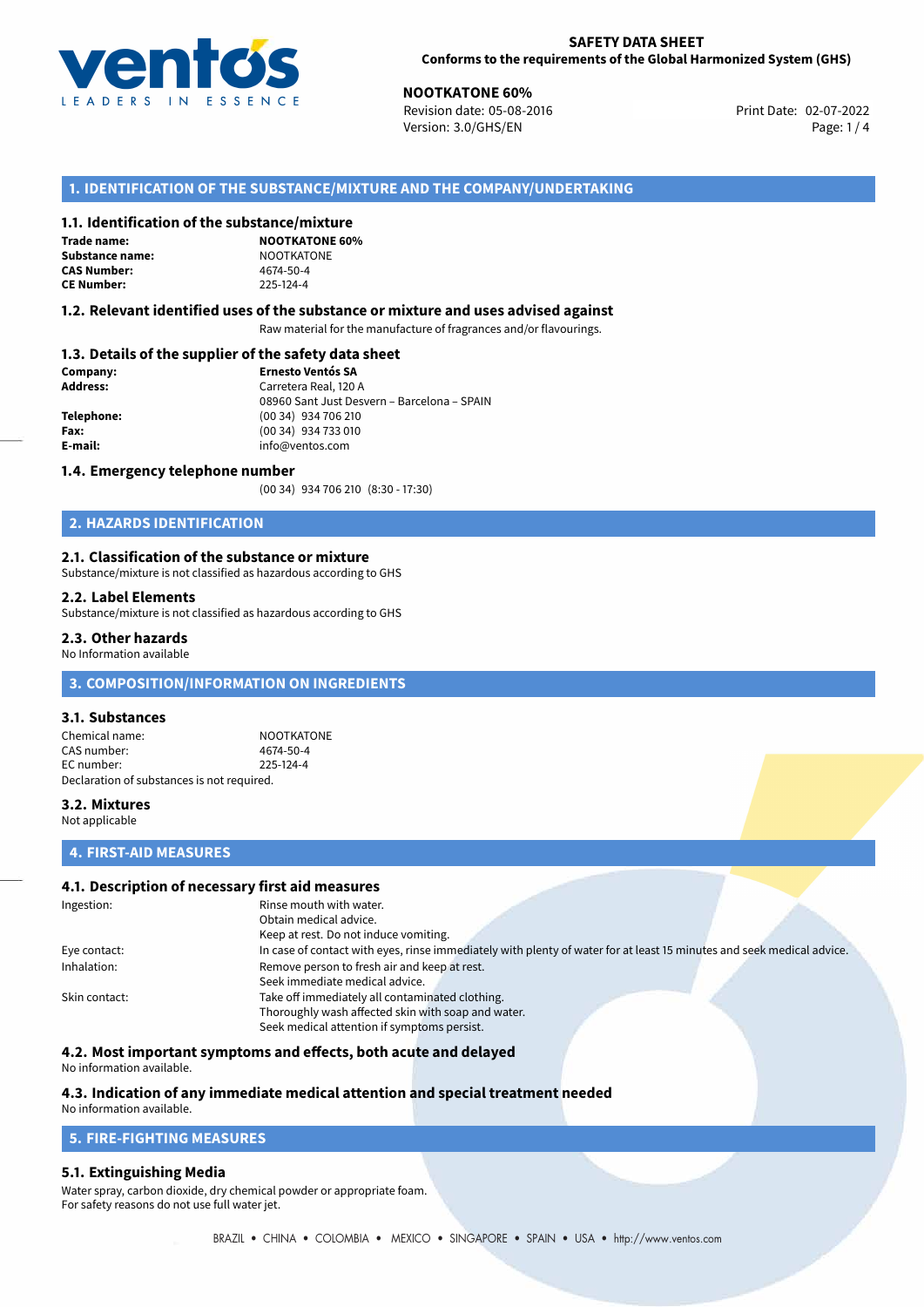

**NOOTKATONE 60%**<br>Revision date: 05-08-2016 **No. 2018 No. 2018** Print Date: 02-07-2022 Revision date: 05-08-2016 Version: 3.0/GHS/EN Page: 2 / 4

# **5.2. Special hazards arising from the substance or mixture**

Known or Anticipated Hazardous Products of Combustion: Emits toxic fumes under fire conditions.

## **5.3. Advice for firefighters**

High temperatures can lead to high pressures inside closed containers. Avoid inhalation of vapors that are created. Use appropriate respiratory protection. Do not allow spillage of fire to be poured into drains or watercourses. Wear self-contained breathing apparatus and protective clothing.

# **6. ACCIDENTAL RELEASE MEASURES**

#### **6.1. Personal precautions, protective equipment and emergency procedures**

Evacuate surronding areas. Ensure adequate ventilation. Keep unnecessary and unprotected personnel from entering. Do not breathe vapor/spray. Avoid contact with skin and eyes. Information regarding personal protective measures: see section 8.

#### **6.2. Environmental precautions**

To avoid possible contamination of the environment, do not discharge into any drains, surface waters or groundwaters.

#### **6.3. Methods and materials for containment and cleaning up**

Cover with an inert, inorganic, non-combustible absorbent material (e.g. dry-lime, sand, soda ash). Place in covered containers using non-sparking tools and transport outdoors. Avoid open flames or sources of ignition (e.g. pilot lights on gas hot water heater). Ventilate area and wash spill site after material pickup is complete.

#### **6.4. Reference to other sections**

Information regarding exposure controls, personal protection and disposal considerations can be found in sections 8 and 13.

# **7. HANDLING AND STORAGE**

## **7.1. Precautions for safe handling**

Do not store or handle this material near food or drinking water. Do not smoke. Avoid contact with the eyes, skin and clothing. Wear protective clothing and use glasses. Observe the rules of safety and hygiene at work. Keep in the original container or an alternative made from a compatible material.

## **7.2. Conditions for safe storage, including any incompatibilities**

Store in tightly closed and preferably full containers in a cool, dry and ventilated area, protected from light. Keep away from sources of ignition (e.g. hot surfaces, sparks, flame and static discharges). Keep away from incompatible materials (see section 10).

### **7.3. Specific end use(s)**

No information available.

# **8. EXPOSURE CONTROLS AND PERSONAL PROTECTION**

## **8.1. Control parameters**

Components with occupational exposure limits: None known.

#### **8.2. Exposure controls**

Measures should be taken to prevent materials from being splashed into the body. Provide adequate ventilation, according to the conditions of use. Use a mechanical exhaust if required.

#### **8.3. Individual protection measures, such as personal protective equipment**

acceptable levels.

| Eye/Face protection:             | Chemical safety goggles are recommended. Wash contaminated goggles before reuse.                                      |  |  |  |  |
|----------------------------------|-----------------------------------------------------------------------------------------------------------------------|--|--|--|--|
| Hand Protection:                 | Chemical-resistant gloves are recommended. Wash contaminated gloves before reuse.                                     |  |  |  |  |
| Body protection:                 | Personal protective equipment for the body should be selected based on the task being performed and the risks         |  |  |  |  |
|                                  | involved.                                                                                                             |  |  |  |  |
| <b>Respiratory Protection:</b>   | In case of insufficient ventilation, use suitable respiratory equipment.                                              |  |  |  |  |
| Environmental exposure controls: | Emissions from ventilation or process equipment should be checked to ensure they comply with environmental            |  |  |  |  |
|                                  | protection legislation.                                                                                               |  |  |  |  |
|                                  | In some cases, filters or engineering modifications to the process equipment will be necessary to reduce emissions to |  |  |  |  |
|                                  |                                                                                                                       |  |  |  |  |

# **9. PHYSICAL AND CHEMICAL PROPERTIES**

## **9.1. Information on basic physical and chemical properties**

Appearance: Liquid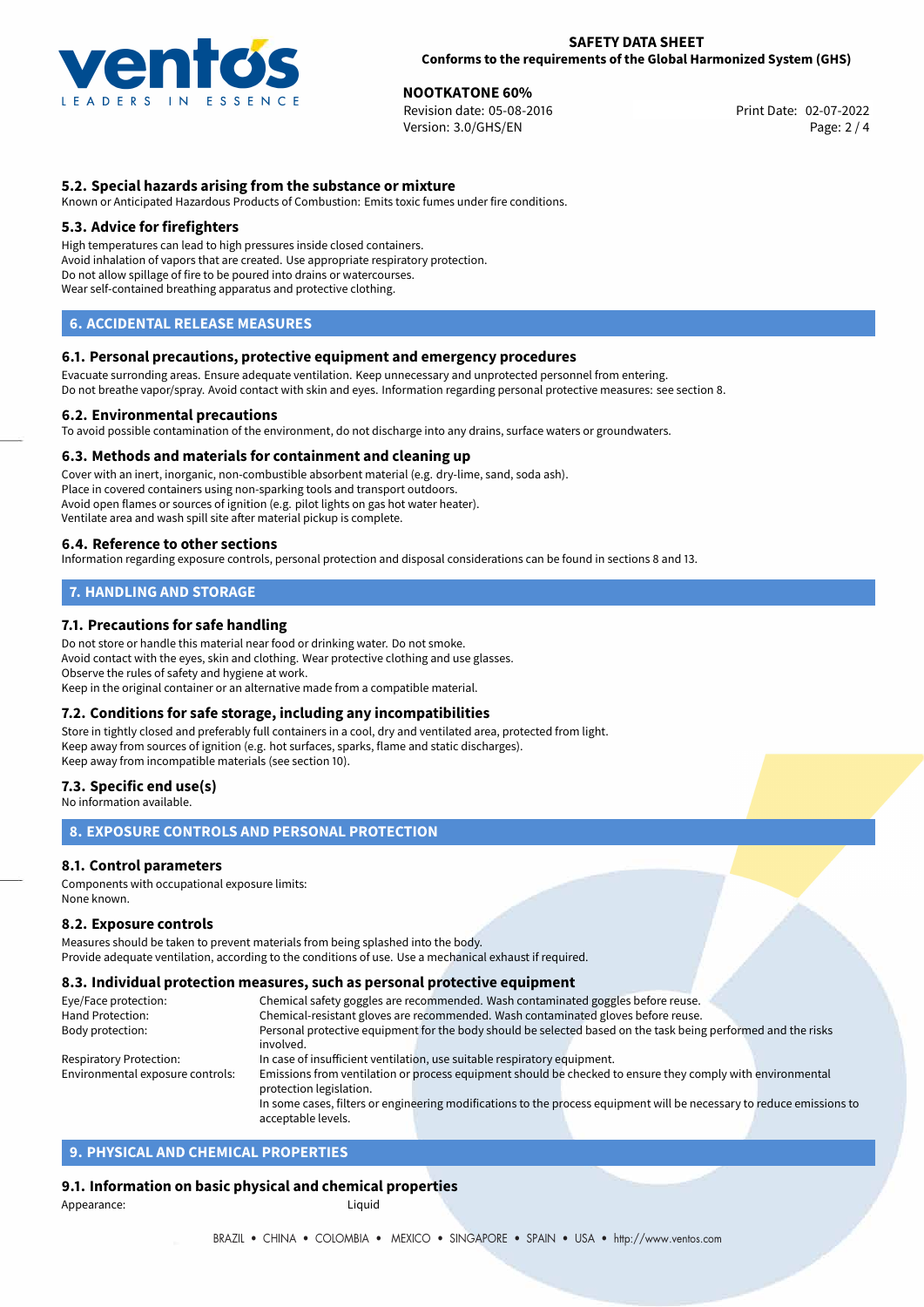

### **SAFETY DATA SHEET Conforms to the requirements of the Global Harmonized System (GHS)**

**NOOTKATONE 60%**<br>
Revision date: 05-08-2016 **Print Date: 02-07-2022** Version: 3.0/GHS/EN Page: 3 / 4

Colour: Conforms to standard Odour: Conforms to standard Odour theshold: Not determined pH: Not determined Melting point/freezing point: Not determined Boling point/boiling range: 110- 122 (0,5 mm Hg) Flash point: 110 °C Evaporation rate: Not determined Flammability: Not determined Lower flammability/Explosive limit: Not determined Upper flammability/Explosive limit: Not determined Vapour pressure: Not determined Vapour Density: Vapour Density: Density: 0,99−1,04 g/mL (20<sup>o</sup>C)<br>Relative density: 0,99−1,04 (20<sup>o</sup>C) Relative density: 0,99*−*1,04 (20ºC) Solubility in other solvents: Not determined Partition coefficient n-octanol/water: Not determined Auto-ignition temperature: Not determined Decomposition temperature: Not determined Viscosity, dynamic: Not determined Viscosity, kinematic: Not determined Explosive properties: Not determined Oxidising properties: Not determined

# **INSOLUBLE IN WATER**

# **10. STABILITY AND REACTIVITY**

#### **10.1. Reactivity**

No hazardous reactions if stored and handled as prescribed/indicated.

#### **10.2. Chemical stability**

The product is stable if stored and handled as prescribed/indicated.

#### **10.3. Possibility of hazardous reactions**

No hazardous reactions if stored and handled as prescribed/indicated.

#### **10.4. Conditions to Avoid**

Conditions to Avoid: Excessive heat, flame or other ignition sources.

#### **10.5. Incompatible materials**

Avoid contact with strong acids and bases and oxidizing agents.

# **10.6. Hazardous decomposition products**

During combustion may form carbon monoxide and unidentified organic compounds.

# **11. TOXICOLOGICAL INFORMATION**

| <b>Acute toxicity</b>             | Based on the data available, the criteria for classification are not met. |
|-----------------------------------|---------------------------------------------------------------------------|
| <b>Skin corrosion/irritation</b>  | Based on the data available, the criteria for classification are not met. |
| Serious eye damage/irritation     | Based on the data available, the criteria for classification are not met. |
| Respiratory or skin sensitisation | Based on the data available, the criteria for classification are not met. |
| <b>Germ cell mutagenicity</b>     | Based on the data available, the criteria for classification are not met. |
| Carcinogenicity                   | Based on the data available, the criteria for classification are not met. |
| <b>Reproductive toxicity</b>      | Based on the data available, the criteria for classification are not met. |
| <b>STOT-single exposure</b>       | Based on the data available, the criteria for classification are not met. |
| <b>STOT-repeated exposure</b>     | Based on the data available, the criteria for classification are not met. |
| <b>Aspiration hazard</b>          | Based on the data available, the criteria for classification are not met. |
|                                   |                                                                           |